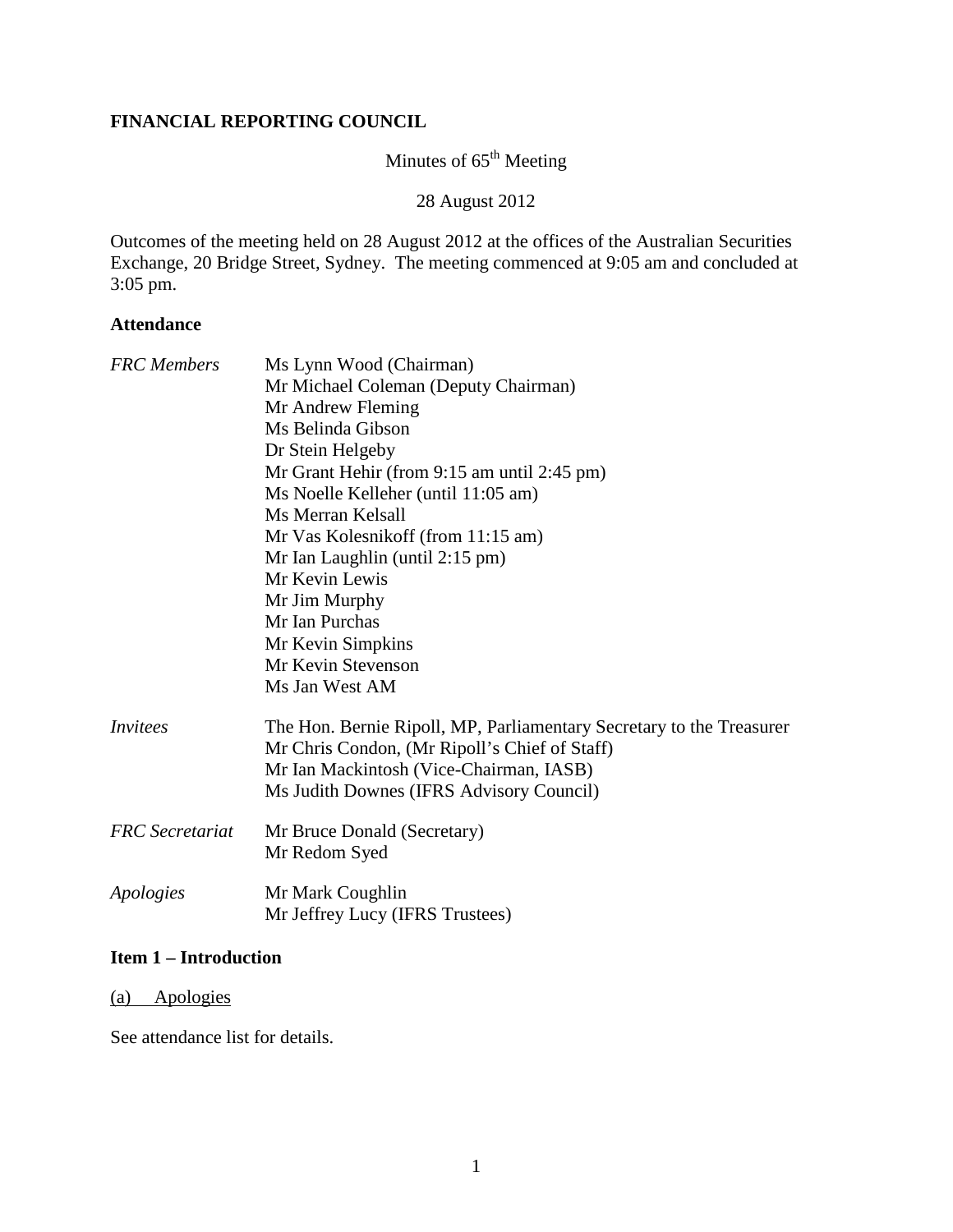#### (b) Declarations of Interest

The Declarations of Interest of FRC Members was updated before the meeting.

# **Item 2 – Matters for approval**

#### (a) Minutes of previous meeting, matters arising from that meeting and out of session votes

The Minutes of the 64<sup>th</sup> Meeting, held in Melbourne on 29 May 2012, were approved.

Matters arising from the  $64<sup>th</sup>$  Meeting, and the actions taken in respect of them, were noted as follows:

- The Secretary informed the meeting that the Chairman would be having individual discussions with Members following the peer review process, and the FRC Strategic Plan would be updated in light of these discussions.
- It was noted that the report of the Managing Complexity Task Force had been placed on the FRC website and comments invited. A number of submissions had been received and the task force report under item 7(c) would elaborate on further action by the FRC.

Two out-of-session votes were held prior to the meeting approving:

- The new FRC Nominations Committee Charter and guidelines; and
- The revised FRC Performance of Functions document.

Other matters for approval, relating to the reports of the Board Education Task Force and the Managing Complexity Task Force, were considered under items 7(b) and 7(c).

# **Item 3 – Report by FRC Secretary**

The meeting noted a report by the FRC Secretary which covered key events since the last FRC meeting and work scheduled to occur prior to the next Council meeting. Details were provided of the proposed trip by the Chairman and Secretary to meet key international stakeholders in London and Brussels in October.

# **Item 4 – FRC Peer Review and Strategic Plan**

The Chairman provided an overview of the key findings of the peer review. The responses indicated that members were generally pleased with the FRC's direction, the FRC Strategic Plan and the current skill set of members. The operations of the task forces, in particular, attracted positive comments. Concerns were expressed about the resources available to the FRC, in particular through the Secretariat. Some noted that the FRC needs to exercise caution to ensure it remains within its mandate.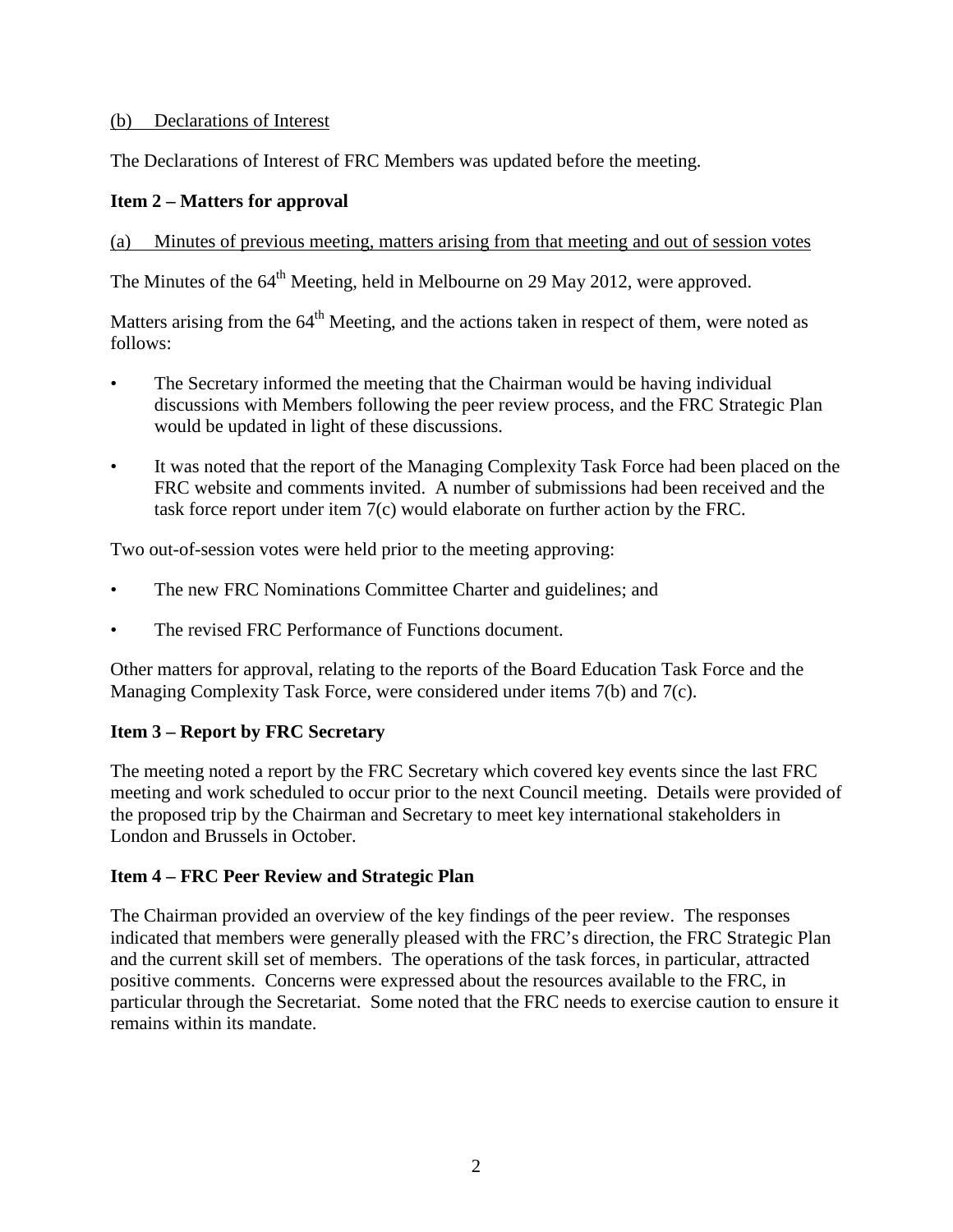# **Item 5 – Oversight of Australian standards-setting arrangements**

#### (a) (i) Report of Australian Accounting Standards Board (AASB)

The FRC noted Mr Stevenson's report, which provided an overview of significant recent developments and incorporated information on the AASB's key projects. Noting the two AASB meetings held since the last FRC meeting, Mr Stevenson highlighted a number of key matters:

- The completion and implementation of a number of International Accounting Standards Board (IASB) projects, including providing a paper to the International Financial Reporting Standards (IFRS) Advisory Council on the regionalisation of standard-setting.
- Progressing public sector and not-for-profit financial reporting improvements including:
	- : Financial reporting for not-for-profit entities within the general government sector
	- : Control in the not-for-profit public and private sectors
	- : Financial reporting by superannuation entities
	- : Income from transactions of not-for-profit entities
	- : Related party disclosures by not-for-profit public sector entities
	- : Grantor accounting for service concession arrangements; and
	- : A staff paper on government accounting for the Australian carbon price.
- Regarding international engagement issues Mr Stevenson noted:
	- As Chair of the Asian-Oceanian Standard-Setters Group (AOSSG) he had been involved in an IFRS conference in the UAE, helping Nepal prepare to host the AOSSG in November, and advising the IFRS Trustees on regional issues.
	- Coordination by Australia and the European Financial Reporting Advisory Group (EFRAG) of efforts to bring together the various regional groupings of standard setters, including a global teleconference with the US Financial Accounting Standards Board (US FASB), Financial Reporting and Assurance Standards Canada, Pan-African Federation of Accountants (PAFA), Group of Latin American Accounting Standard-Setters (GLASS), Japan and Hong Kong.
	- Supporting the Australian nomination of Professor Keryn Chalmers (Monash University) to the IASB's consultative group on field testing and effects analyses.
- Contributing to the work of the FRC Managing Complexity Task Force.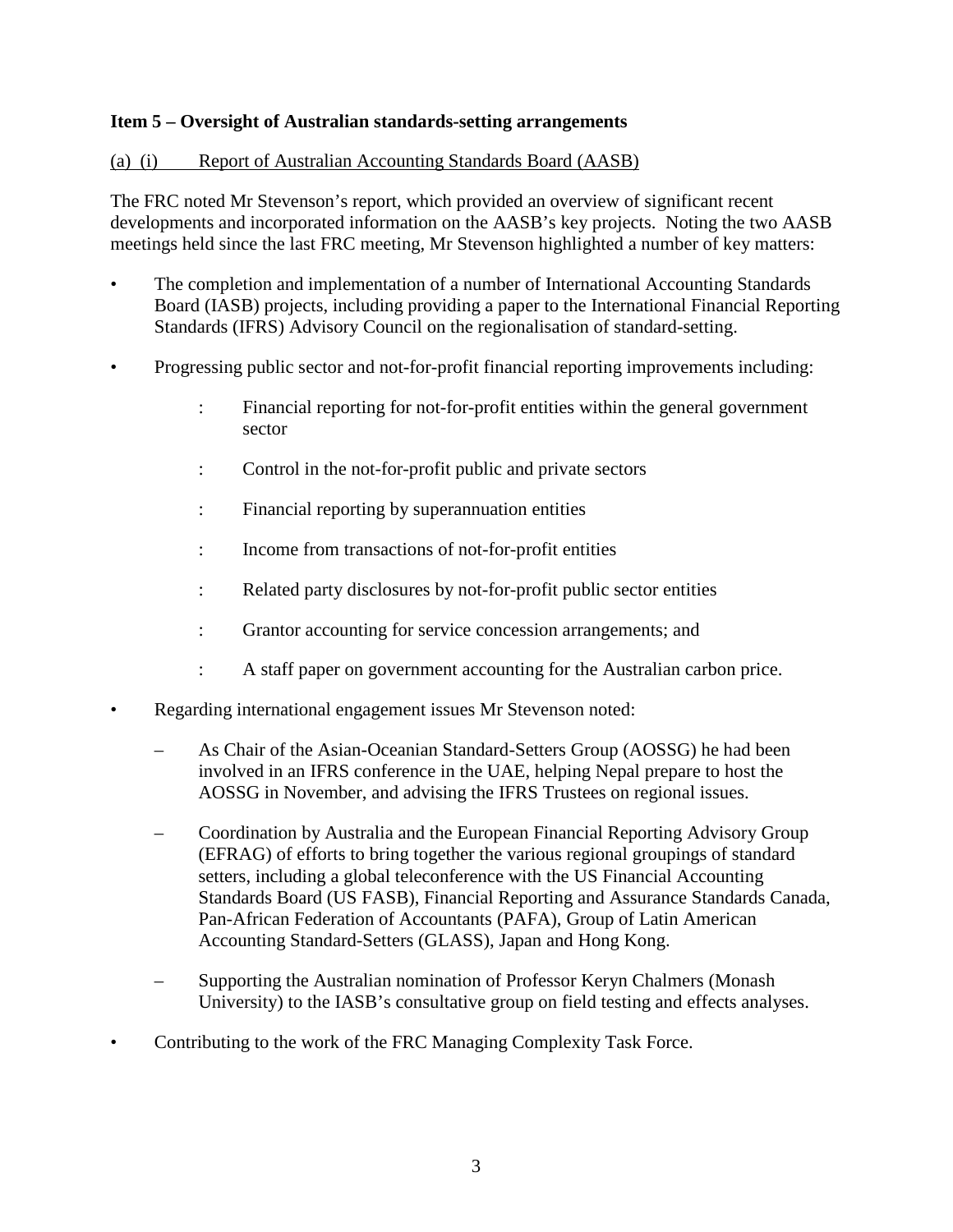- Differential Reporting: Continued research on the use of special purpose financial reports, and participation in the AOSSG contribution to the review of IFRS for SMEs (Small and Medium-Sized Entities).
- International work on public sector financial reporting: supporting the signing of a Memorandum of Understanding (MOU) between the IASB and the International Public Sector Accounting Standards Board (IPSASB), and meeting a Japanese Institute of Certified Public Accountants delegation to Australia.
- Completing a post-implementation review of AASB 1049 (Whole of Government and General Government Sector Financial Reporting), and contributing to the work of the IASB review of IFRS 8 Operating Segments, and IFRS for SMEs.
- Matching AASB responsibilities with human and other resources, including preparing for likely future needs.
- Largely completing the trans-Tasman harmonisation work by the AASB, while working with the New Zealand Accounting Standards Board to move toward the Australian reduced disclosure regime (RDR).
- Improving AASB accessibility, including improving mobile access to its website.

#### (a) (ii) AASB Summary Work Program

The AASB provided a list of topics for which it anticipates that a Consultative Document and or a new or revised standard will be issued in the short term. This document is available from the AASB website at

http://www.aasb.gov.au/admin/file/content102/c3/M126\_3.1.1\_2012\_August\_Summary\_AASB [Work\\_Program.pdf](http://www.aasb.gov.au/admin/file/content102/c3/M126_3.1.1_2012_August_Summary_AASB_Work_Program.pdf)

#### (a) (iii) AASB Strategic Plan 2012-2016

- Mr Stevenson reported on the AASB strategic plan which identifies the following ten key strategic areas, (with top priority assigned to the first two in particular and with the projects expected to be completed, if not standards applicable, by June 2014):
	- Completion and implementation of the current core convergence standards on financial instruments, revenue, leasing and insurance;
	- Completion and implementation of the current domestic public sector and not-forprofit private sector projects on the current AASB agenda, along with the project on accounting requirements for superannuation;
	- Assisting with regional and global standard-setting initiatives;
	- Contributing to a reduction in complexity in financial reporting;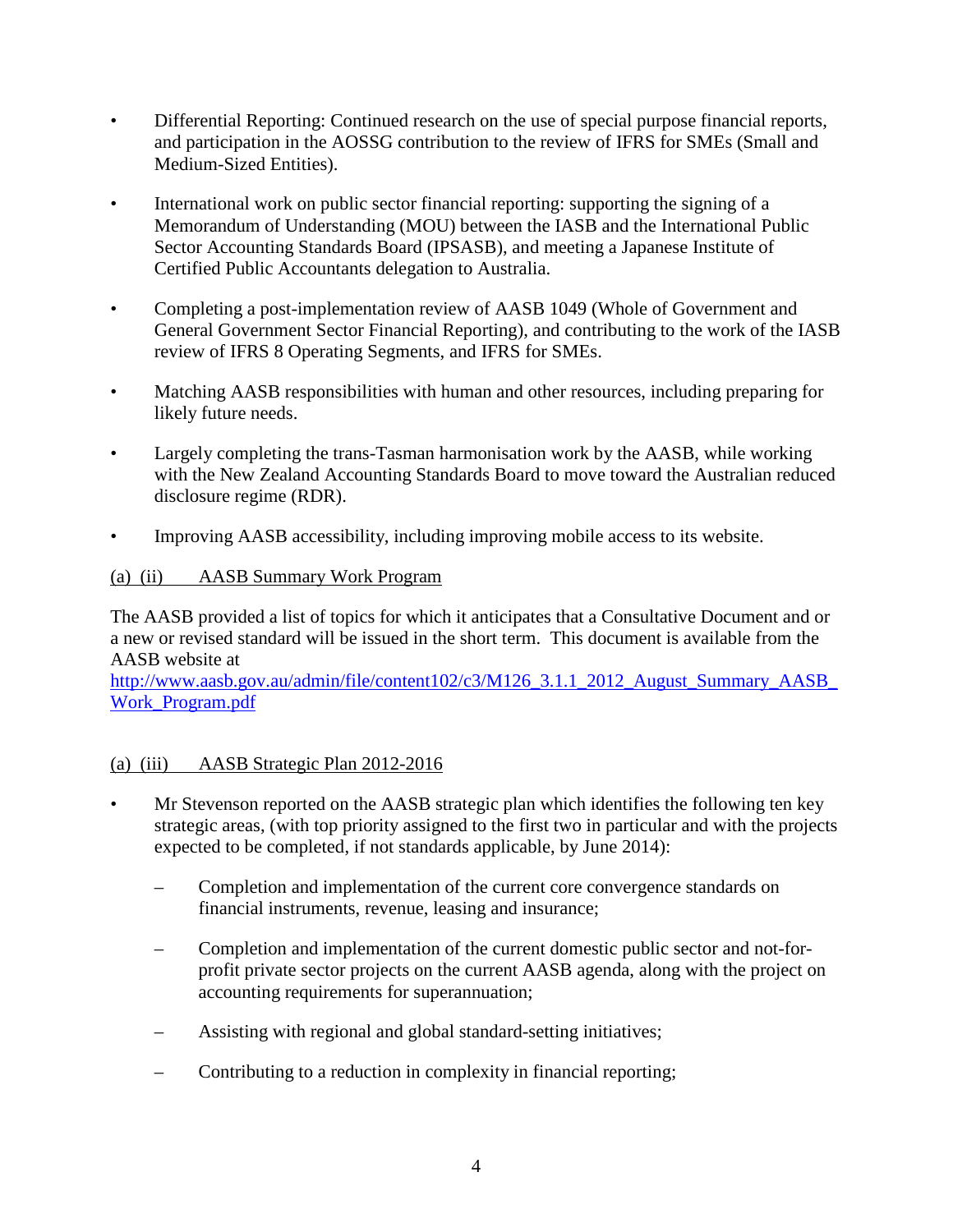- Differential reporting; reviewing special purpose reporting and monitoring the implementation of the reduced disclosure requirements (RDR);
- Encouraging rationalisation of international standards between sectors;
- Engaging in post-implementation reviews;
- Ensuring that the AASB's resources, including human resources are commensurate with responsibilities;
- Maintaining trans-Tasman harmonisation of reporting requirements (for for-profit entities); and
- Improving AASB communication and accessibility.

FRC members agreed with the AASB executive summary of the strategic plan and thanked the AASB for sharing it with them before its publication.

# (b) Report of Auditing and Assurance Standards Board (AUASB)

Ms Kelsall reported on highlights of international developments in standard setting and regulation of the assurance profession together with the AUASB's progress on its key Business Plan strategies.

Key international developments include:

- The US Public Company Accounting Oversight Board (PCAOB) is expected to finalise its proposed auditing standard related to communications with audit committees (addressing certain areas for which there are no corresponding international auditing standards) in 2012.
- The Audit and Assurance Council of the UK FRC is analysing responses to its proposed changes to corporate governance of listed entities with a view to implement the proposals on effective company stewardship, including reporting, under the UK Corporate Governance Code.
- Article 23 of the proposed European Commission (EC) regulation for public interest entities envisages a long-form report from auditors to the audit committee.
- The EC Social Justice Commissioner has questioned the analysis behind the purported benefits in terms of audit quality of the original EC green paper proposals.
- The Federation of European Accountants (FEE) issued a discussion paper in June *the Functioning of Audit Committees* – which seeks comments on proposals to improve the operations of audit committees.
- The International Auditing and Assurance Standards Board (IAASB) issued ISAE 3410 in June, which dealt with limited and reasonable assurance engagements undertaken by a practitioner to report on an entity's greenhouse gas statement. The AUASB has issued an equivalent standard based on the international standard.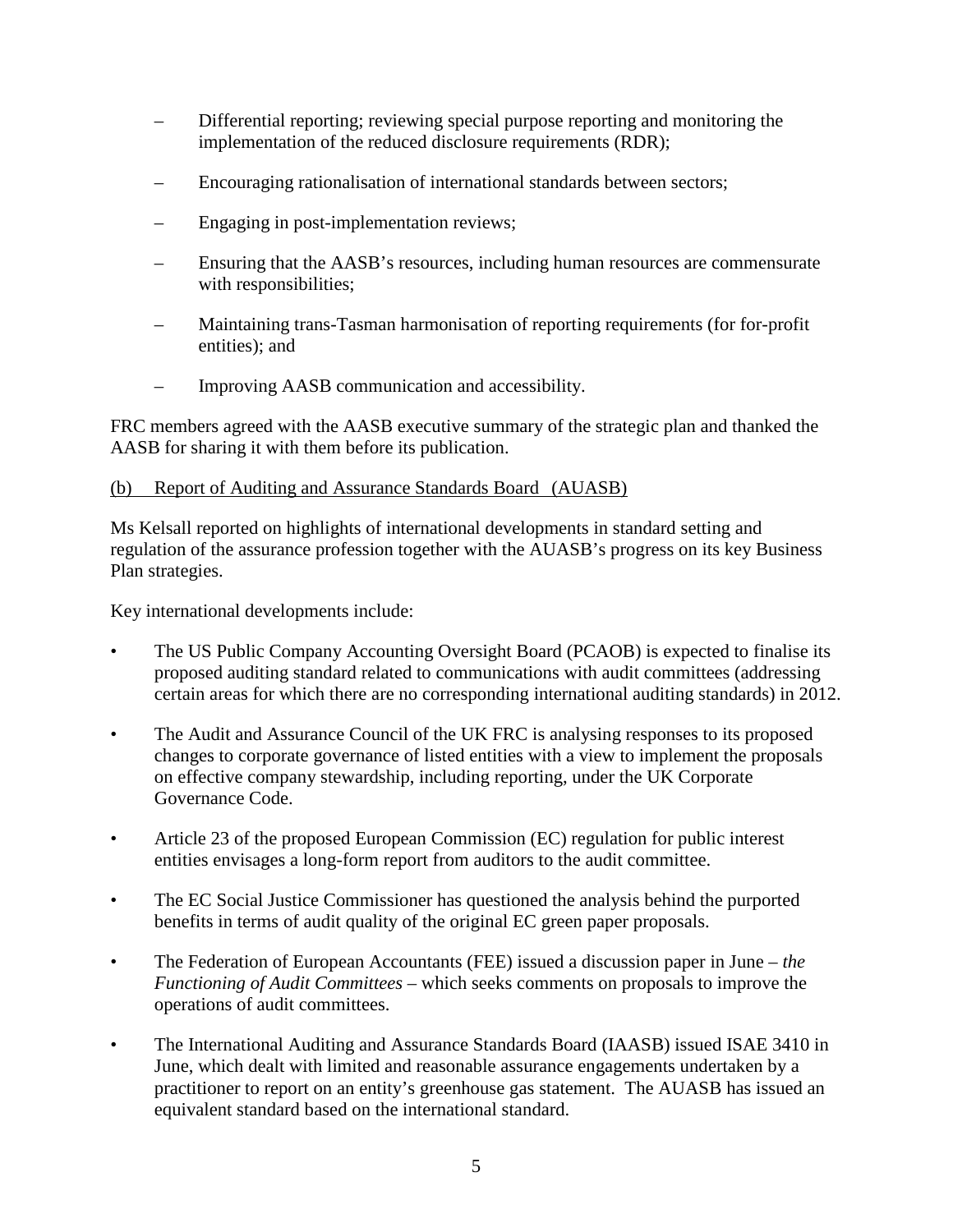• The IAASB has issued a consultation paper on its work to enhance the communicative value of the auditor's report on financial statements, *Invitation to Comment: Improving the Auditor's Report*. The AUASB will host roundtables in Australia on 11 and 13 September.

The AUASB released two Bulletins in August – *Auditing Considerations in a Prolonged Uncertain Environment* and *Professional Scepticism in an Audit of a Financial Report* – aimed at reminding auditors to stay alert to issues that may arise in the current environment.

The AUASB reported on its strategic objectives from its strategic plan which was agreed in principle at the previous FRC meeting:

- Formulate and maintain legally enforceable Auditing Standards issued an Explanatory Guide on 31 May – *Opening Balances*; approved a revision at its June meeting to Foreword to AUASB Pronouncements, and agreed that information on AUASB functions and process will be documented separately and considered at its September meeting.
- Formulate and maintain other auditing and assurance standards issued a Standard on Related Services ASRS 4450 *Comfort Letter Engagements* on 30 May, and continues to work on an assurance standard for corporate fundraisings, and commenced work on revising AUS 810 *Special Purpose Reports on the Effectiveness of Control Procedures*. Two key pieces of work are: ASAE 3410 *Assurance on Greenhouse Gas Statements* issued on 28 June, operative for reporting periods commencing on or after 1 July 2012, to coincide with the carbon pricing mechanism; and relating to work with the Water Accounting Standards Board to develop an assurance standard on water accounting reports.
- Issue new and revised guidance statements the AUASB is working on guidance statements including to link National Greenhouse and Energy Reporting requirements with ASAE 3410; regarding APRA regulated areas; and self-managed superannuation funds, and potentially in relation to managed investment schemes (if ASIC regulations change).
- Contribute to the development of, and converge with, one set of robust international auditing standards - The AUASB Chairman and Executive Director attended the IAASB meeting in Edinburgh in June 2012, and the AUASB Chairman is a member of IAASB task forces on Auditor reporting, audit quality and ISA Implementation Monitoring. Another IAASB member participates in the IASB project on Review Engagements. The IAASB Chairman (Professor Arnold Schilder) will visit Australia in October.
- Harmonise Australian and New Zealand auditing standards at its 23 July meeting the AUASB approved a joint trans-Tasman policy statement on standards which outlines the principles of convergence with ISAs and harmonisation of trans-Tasman standards.
- Promote thought leadership and engage with stakeholders as mentioned above the AUASB issued two bulletins and revised a good practice guide. In addition the AUASB had presentations from the AASB and Standard Business Reporting Unit (Australian Treasury) at Board meetings. The AUASB has held meetings with the Australian Securities and Investments Commission (ASIC), the Australian Prudential Regulatory Authority (APRA), professional accounting bodies and other stakeholders.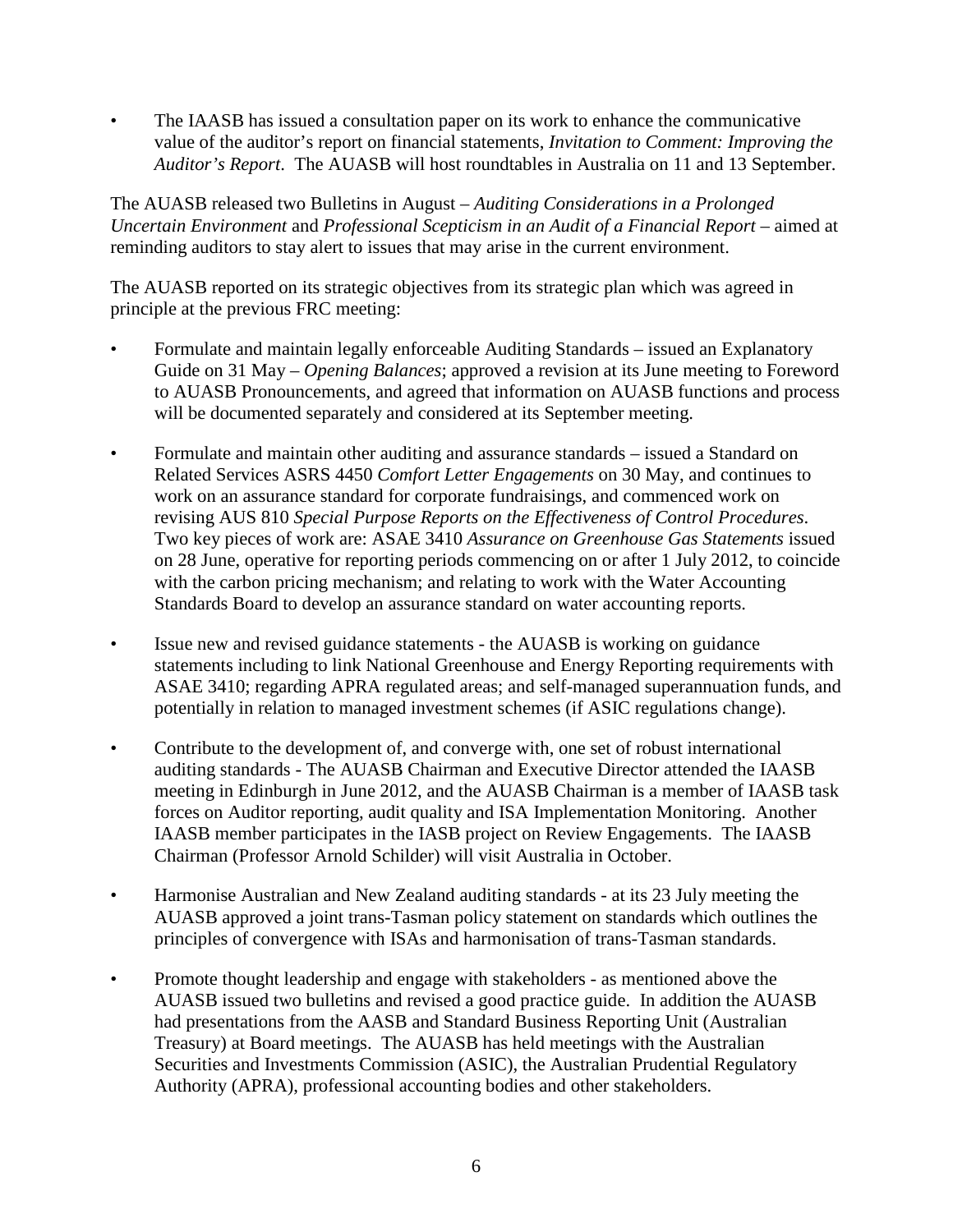# **Item 6 – Visit by Parliamentary Secretary to the Treasurer**

#### (a) Welcome by Chairman

Ms Wood welcomed the Hon Bernie Ripoll, MP to the meeting, noting his Parliamentary career and in particular his work as chair of the Joint Committee on Corporations and Financial Services (the Committee), prior to his appointment as a Parliamentary Secretary. The Committee had inquired into financial products and services in Australia following the collapse of Storm Financial, Opes Prime, and others, affecting thousands of investors. In 2009, following a ninemonth inquiry, nearly 400 submissions from investors, financial advisers, financial services dealer groups and representative organisations, and public hearings in Canberra, Sydney, Melbourne, Brisbane, Townsville and Cairns, Mr Ripoll had tabled the Committee's report. The report's recommendations had a considerable impact on subsequent debate on the appropriate response to these failures. She also noted the Minister's keen interest in matters of financial literacy and drew his attention to the report of the Board Education Task Force and its survey as matters of interest.

#### (b) Comments by the Parliamentary Secretary

Mr Ripoll thanked the Chairman for her introduction and indicated his enthusiasm in attending the FRC meeting, listening to its work, and meeting its members. He noted that he was keenly interested in matters of financial literacy and drew the attention of the Council to the work of the MoneySmart initiative.

ASIC's MoneySmart website, in particular, has proved a huge success in helping people take action to improve their finances since it was launched in 2011, and the website is continually reviewed and updated. He also noted that the following week, commencing 3 September, was officially MoneySmart week.

# **Item 7 – Matters for Discussion**

#### (a) FRC Performance of Functions document

Members noted that the revised Performance of Functions document had been approved in an out-of-session vote the previous week. A number of follow-up items were discussed, including:

- Replacing the Audit Quality Task Force with the Audit Quality Committee, to be chaired by Michael Coleman.
- The Charter of the new Committee will be agreed between the Chairman, the Chairman of the Committee and the FRC Secretariat.
- The withdrawal of the existing Memoranda of Understanding between the FRC and ASIC and APRA would be formalised by the next meeting.
- The members of the Audit Quality Task Force were thanked for their contribution in revising the document.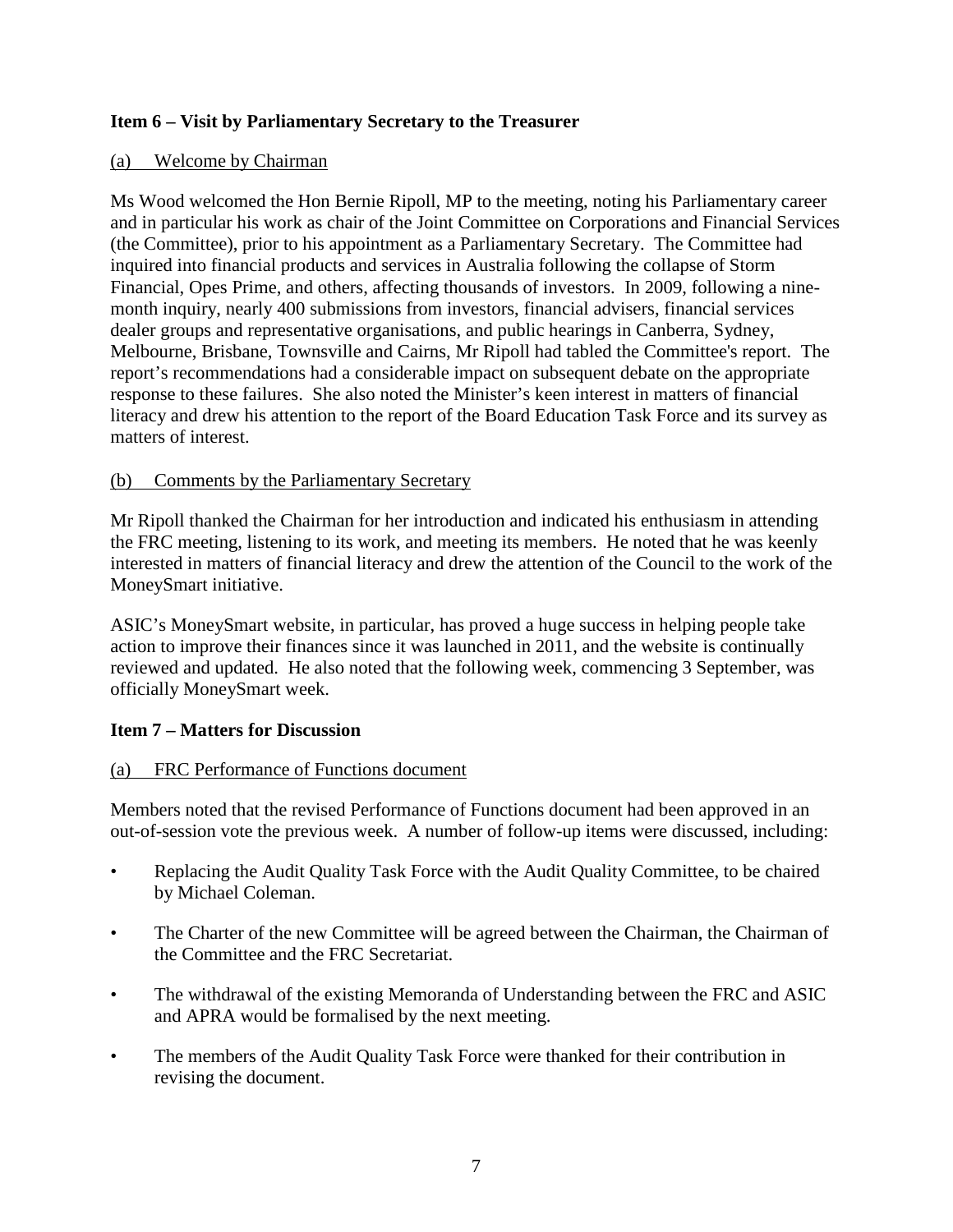The FRC commented favourably on the effect of having Members from differing backgrounds work together on this project to achieve an output quickly and collegially. Members discussed ways of ensuring that the functions of the FRC were well understood, and means of achieving the goals given the limited resources of the Secretariat and Council. It was agreed that there would be a report back to the FRC in March 2013 on the achievement of the Performance of Functions tasks by the Chairman with the Secretariat.

# (b) Board Education Task Force report

Mr Lewis noted that a report on the Board Education Task Force survey of directors and financial reporting professionals, and a press release, would be released the following week. The task force then intended to:

- Write to appropriate training organisations to advise them of the relevant feedback from survey respondents.
- Write to ASIC to draw to their attention various relevant recommendations, and views expressed by survey respondents.
- Write to the Australian Securities Exchange (ASX) Corporate Governance Council regarding the recommendations to change the Corporate Governance Principles and Recommendations.
- Once these tasks are complete the function of the task force will be regarded as completed from an FRC perspective.

The FRC agreed to the proposed actions subject to editorial changes agreed by the Chairman, the Deputy Chairman, and the Task Force Chairman, and thanked the Board Education Task Force for their excellent work on this project.

# (c) Managing Complexity Task Force report

Mr Coleman noted that following the release of the Task Force's report in May, the Task Force had received 15 submissions, and had now organised these responses into some key findings. He noted that the task force intended to:

- Issue its findings and a press release at a time following the release of the Board Education Task Force report;
- Place the submissions received on the FRC website:
- Write to organisations thanking them for their submissions; and
- Once these tasks are complete the Task Force's function will be considered to have been completed from an FRC perspective.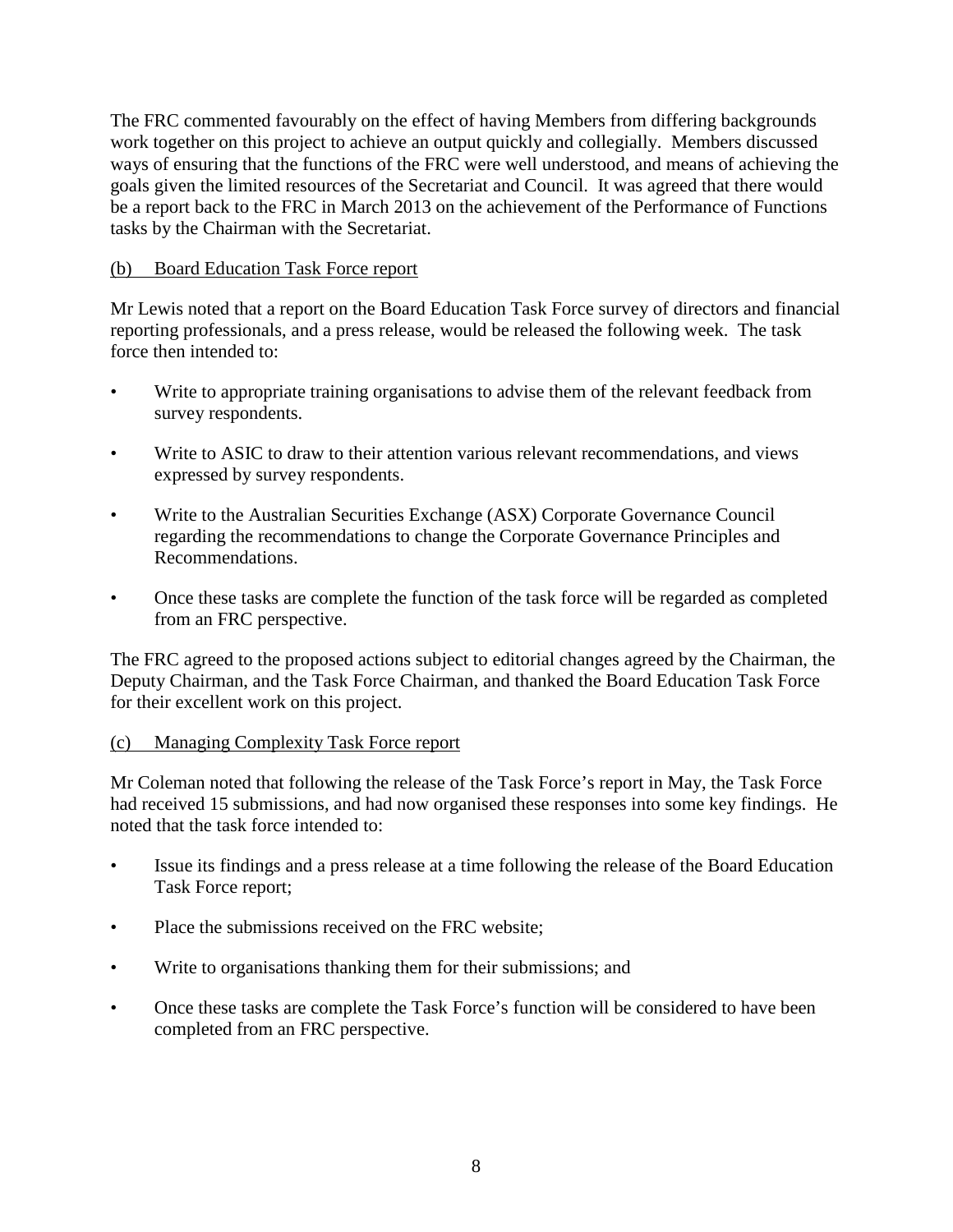The FRC agreed to the proposed actions subject to editorial changes agreed by the Chairman and the Task Force Chairman and thanked the Managing Complexity Task Force for their excellent work on this project.

# (d) (i) Audit Quality Task Force report

Mr Coleman reported that the Audit Quality Task Force had:

- revised the FRC Performance of Functions Document:
- met twice since the last FRC meeting, and had welcomed Belinda Gibson as a member;
- discussed the IAASB Invitation to Comment *Improving the Auditor's Report*, and would make a submission prior to the 8 October deadline; and
- is finalising a survey of the expectations of retail investors of auditor communication, with the results to provide input to the IAASB project on the quality of the audit report.

# (d) (ii) Update from Treasury on Audit Quality Issues

Mr Murphy sought feedback from FRC members on issues regarding Australia's audit framework, drawing out issues that could be put to Government as strategic policy advice. He noted that Treasury is consulting on the adequacy of the existing audit framework including any need to address a perceived 'audit expectation gap'.

- There was consensus that Australia would need to stay in line with the emerging frameworks put in place in Europe and North America. Major pieces of work by the IAASB in addition to proposals by regulatory authorities were discussed.
- It was emphasised that the behaviour of the various participants in the audit space was crucial, and this was the primary focus, rather than legislative change. It was likely that focusing solely on the governance of external auditing would prove too narrow, and the interactions were important.
- In the case of recent failures in Australia, the key role of liquidity was noted, although it was considered unlikely that these failures represent evidence of systemic failure. It was emphasised that any changes would need to have benefits that exceed the costs.

Treasury undertook to keep the FRC informed in future as its consultation and considerations developed.

# (e) Public Sector Task Force report

Mr Hehir spoke to a paper titled *Supporting Improved Financial Reporting by Governments – Recommendations for the FRC's Role* which recommended:

• Advocating better public sector financial reporting through international organisations as the opportunities arise, and making a statement available on the FRC website;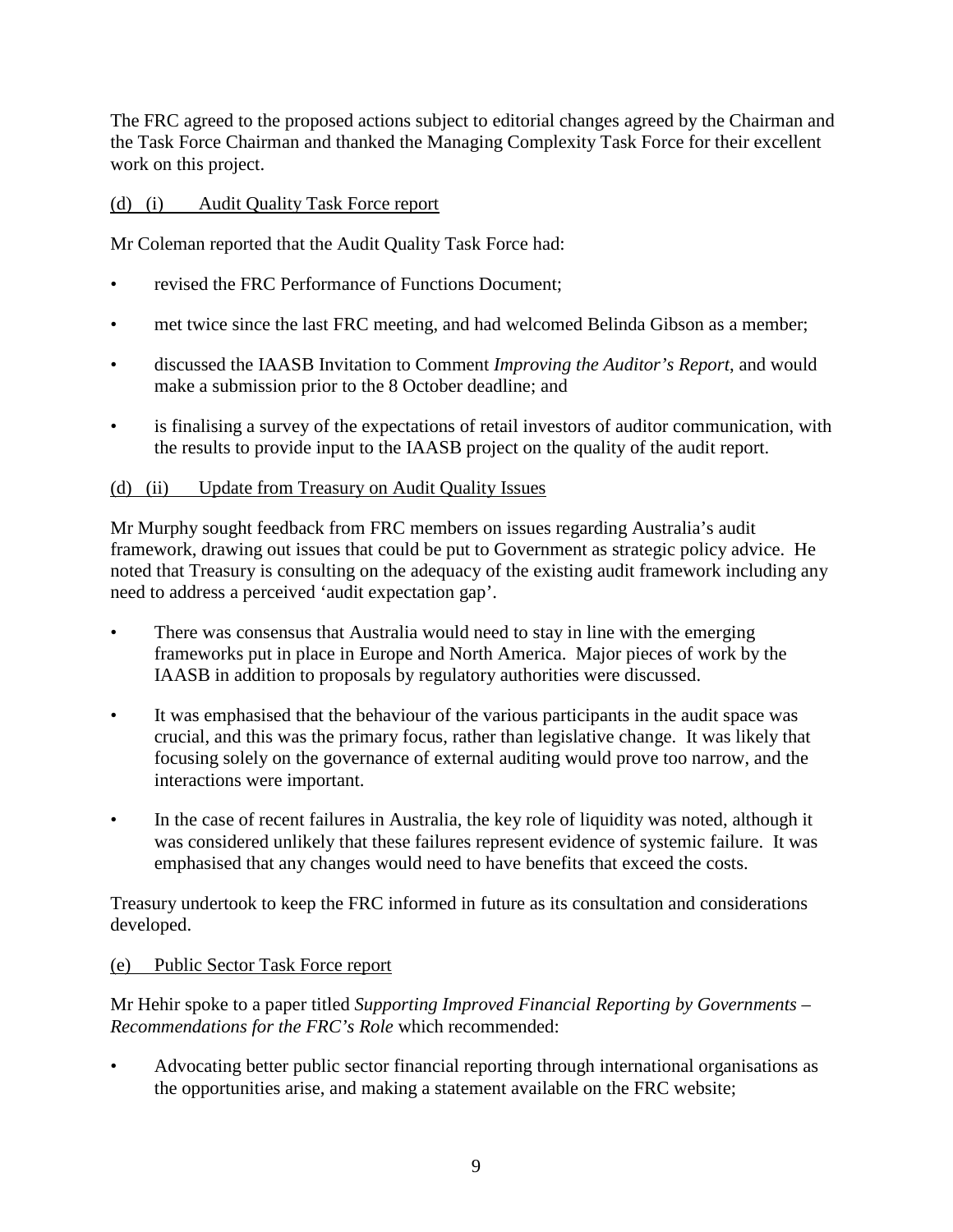- Greater strategic involvement with international organisations to improve the international public sector standards setting process;
- Publicising the key features of the Australian public sector reporting framework;
- Discussion of possible cooperative initiatives by the Chairman and the Chairman of the New Zealand External Reporting Board (XRB); and
- Using the FRC website to support the information required to support these strategies.

The recommendations were agreed by the FRC. Mr Hehir also provided a report on the work of the Public Sector Task Force in light of its recent meeting:

- The task force had been able to conclude that the relationship between the AASB and other public sector stakeholders had strengthened, and there was a commonality of agenda as to the key issues, while there was comfort around where the International Public Sector Accounting Standards Board was, and the relationship of International Public Sector Accounting Standards with Australian accounting standards.
- The task force was intending to provide written material to assist the promotion of Australia's framework internationally, including on the FRC website.
- Once the papers the PSTF was producing were finalised the task force would only need to meet once a year to undertake an environmental scan to report to the FRC and have an input in the AASB's review of its business plan. However it was planned to retain the task force structure.

# (f) Integrated Reporting Task Force report

Ms West reported for the Integrated Reporting Task Force and noted they had met twice since the last FRC meeting and:

- Had prepared a paper *What do we mean by the term "Financial Reporting" especially in relation to Integrated Reporting*, which will be posted on the FRC website;
- Ms West had become the Task Force's interim chairman and that John Stanhope had re-joined the taskforce as an external member;
- The Task Force continued to monitor international developments, and domestic developments with the BRLF (Business Reporting Leaders Forum) and the participants in the International Integrated Reporting Council's (IIRC) pilot, with the plan being to move to a less active phase, with less frequent meetings.

It was also noted that the IIRC Chairman, Professor Mervyn King had accepted an invitation to attend the next FRC meeting on 5 December.

# (g) Nominations Committee report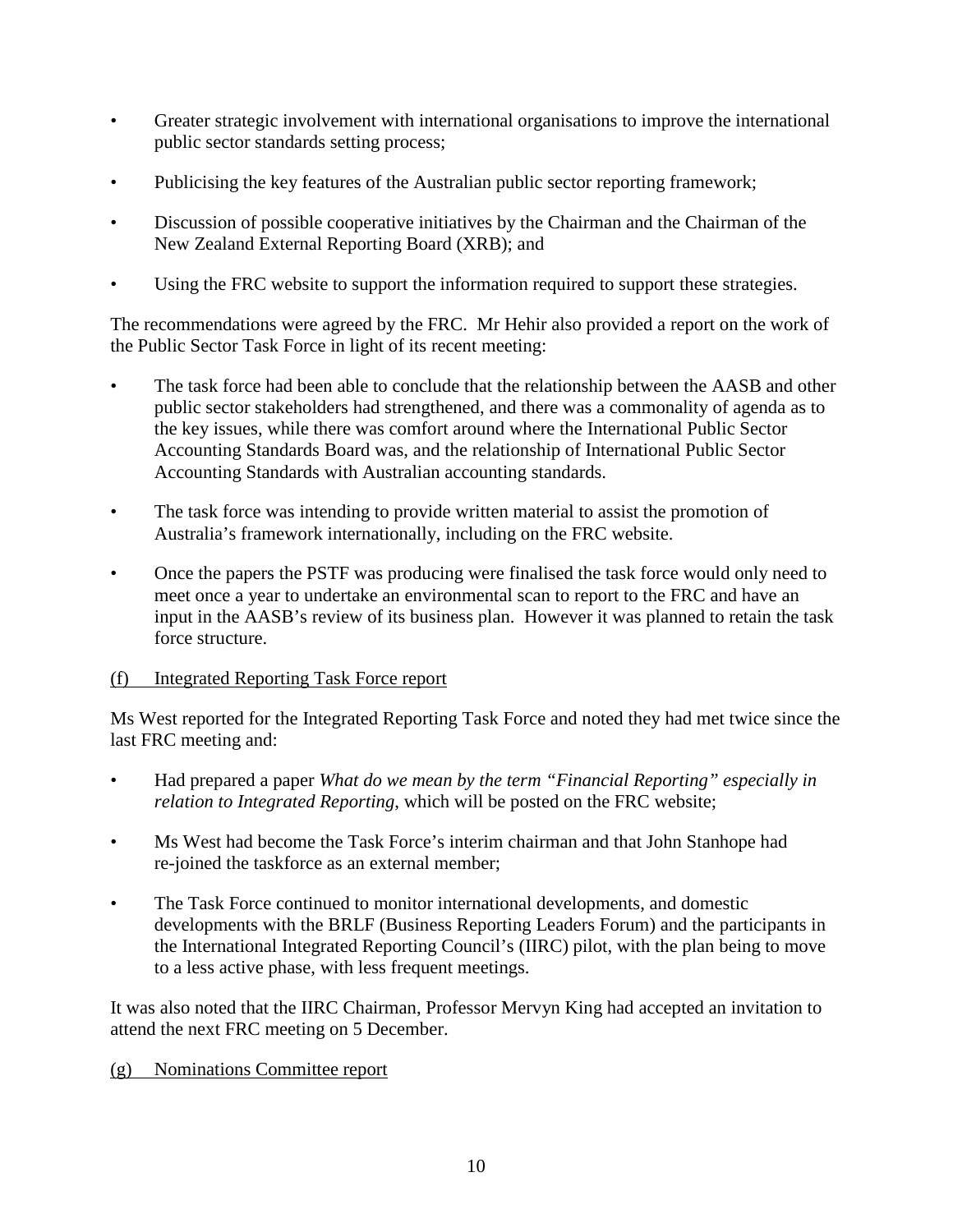Ms West reported for the Nominations Committee and noted they had met once since the last FRC meeting and:

- Have completed the FRC, AASB, and AUASB peer reviews
	- Noted the FRC Chairman had already updated the Council regarding the FRC results
	- Informed the meeting that the Nominations Committee was satisfied that the AASB and AUASB results indicate good performances and raised no major areas of concern
- Have commenced work on the AASB and AUASB member appointment process, with positions already advertised and interviews to be conducted in November, which will be informed by a skills matrix provided by the AASB and AUASB chairs.

# **Item 8 – Reports by stakeholders**

#### (a) IFRS Advisory Council Report

Ms Downes, Member of the IFRS Advisory Council, informed FRC Members of recent developments. She noted that her next meeting would be her last on the IFRS Advisory Council, and she was still happy to report back to the December FRC meeting. She indicated her belief that over her period of membership the IFRS Advisory Council had increased its ability to pronounce on items of use to the IASB and IFRS Trustees.

#### (b) International Accounting Standards Board Report

Mr Mackintosh gave a comprehensive overview of developments in key IASB work, including the convergence project with the US FASB. He noted that the US Securities and Exchange Commission had recently published a [staff report](http://www.sec.gov/spotlight/globalaccountingstandards/ifrs-work-plan-final-report.pdf) on incorporating IFRS within the US financial reporting system. This had given no indication of a decision, nor of the timing on any decision. Mr Mackintosh also reported that once the current set of convergence projects were complete the relationship between the IASB and US FASB would alter, with US FASB being regarded then as a national standard setter. He reported that there were still obstacles to achieving a converged standard for the four projects being pursued under G20 monitoring and that these had already been running for over a decade. He also indicated that the IASB was considering setting up a panel with key national standards setters for feedback on technical matters. Regarding the agenda consultation Mr Mackintosh indicated that there was now a need to work with the IPSASB, to do further work on regulated industries, agriculture and to conduct a post implementation review of IFRS for SMEs after it had been in place 3 years.

# (c) Report on NZ External Reporting Board (XRB) activities

Mr Simpkins, Chairman of the NZ XRB, informed FRC Members of recent developments in New Zealand. Mr Simpkins drew attention to a second tranche of legislative reforms that were in progress, clarifying the reporting and assurance requirements of most entities in New Zealand but in addition addressing a range of other matters related to financial reporting generally. One specific provision potentially allows the XRB's powers to be extended, if appropriate, for example in relation to matters such as integrated reporting.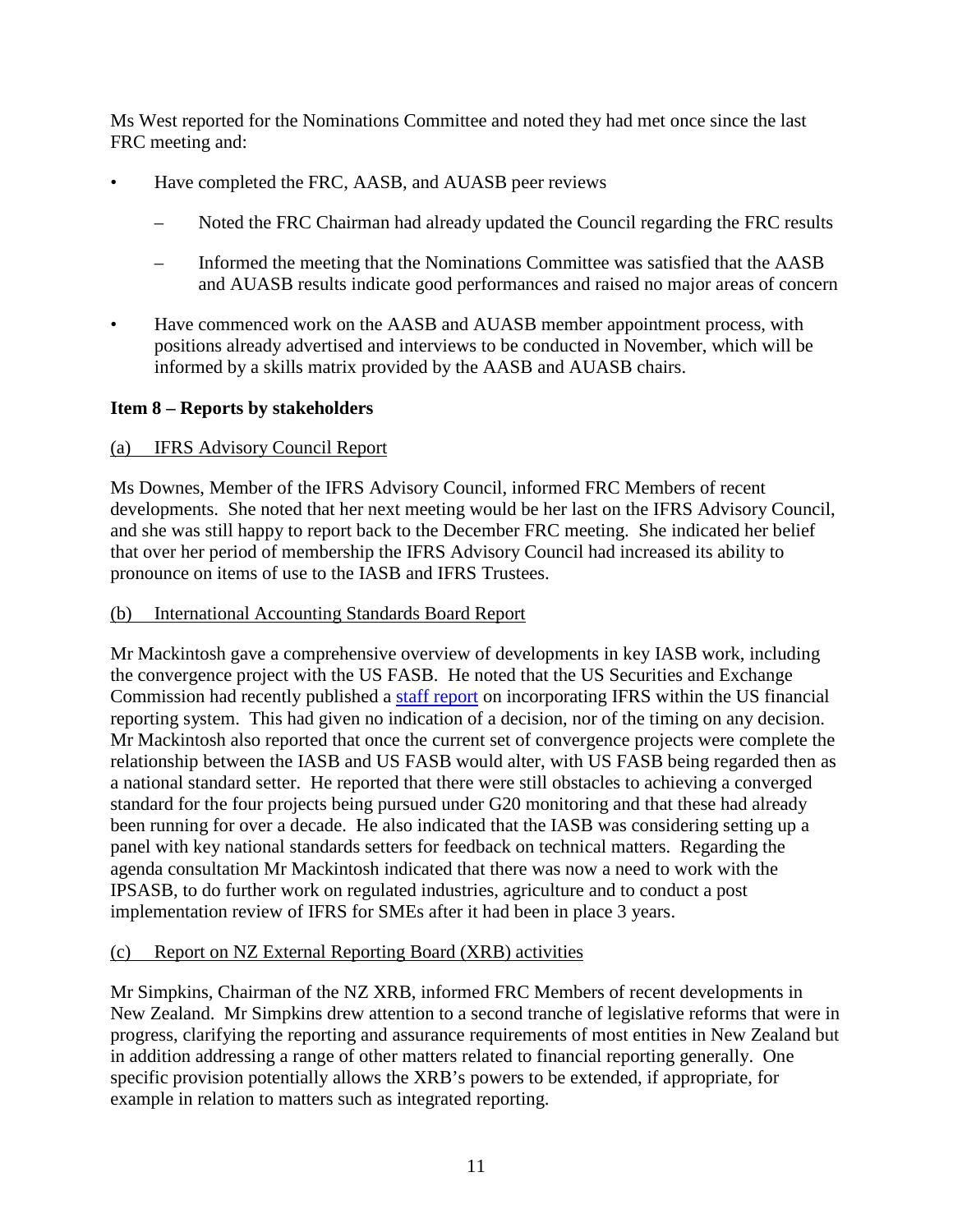#### (d) Members' items that require action by FRC

Matters raised by Members included:

- **AICD**: Mr Coleman indicated that the Australian Institute of Company Directors (AICD) was conducting a survey on business deregulation.
- **ASA**: Mr Kolesnikoff indicated the ASA was somewhat at a loss to explain why few companies had seen reasons to impair assets in the current reporting cycle, somewhat at odds with the general picture held of many businesses.

**ASIC**: Ms Gibson informed the meeting of ASIC's work regarding:

- A paper on the Operating and Financial Review, to be circulated to FRC members for comment.
- Reinforcing the message that the ability under the new legislation to extend audit partners' engagements from 5 to 7 years was intended to be exceptional rather than routine.
- Investigating ways to leverage the quality of the significant amounts of reporting that insolvency practitioners provided.
- **ASX**: Mr Lewis noted the recently introduced listing rule changes enabling small and medium sized listed entities to place an additional ten per cent of their securities with shareholder approval and foreshadowed rules for mining and oil and gas entities. He also mentioned that the ASX Corporate Governance Council was about to commence a targeted review of principles 6, 7, and 8 of its Corporate Governance Principles and Recommendations.
- **DoFD**: Dr Helgeby indicated some concerns with the impact of bond rates for superannuation liabilities.
- **FSC**: Mr Fleming indicated that the Financial Services Council was making a number of submissions including to Treasury on the Future of Financial Advice reforms and to the Productivity Commission on small and medium enterprises, while they were also conducting a consultation of governance.
- **IPA**: Mr Puchas reported that the Institute of Public Accountants (IPA) acknowledged the work of the task forces especially the Board Education Task Force, and noted the IPA offers online CPE sessions of relevance to directors. He indicated the IPA supports the reduction in complexity to, amongst other things, enhance readability and reduce presentation costs (which have become increasingly burdensome on the SME sector). He further noted the IPA's concerns around the issue of IFRS for SMEs, and support of the monitoring of integrated reporting, but not at the cost of efforts to achieve convergence.

#### **Item 9 – Other Business**

No matters of other business were raised at the meeting.